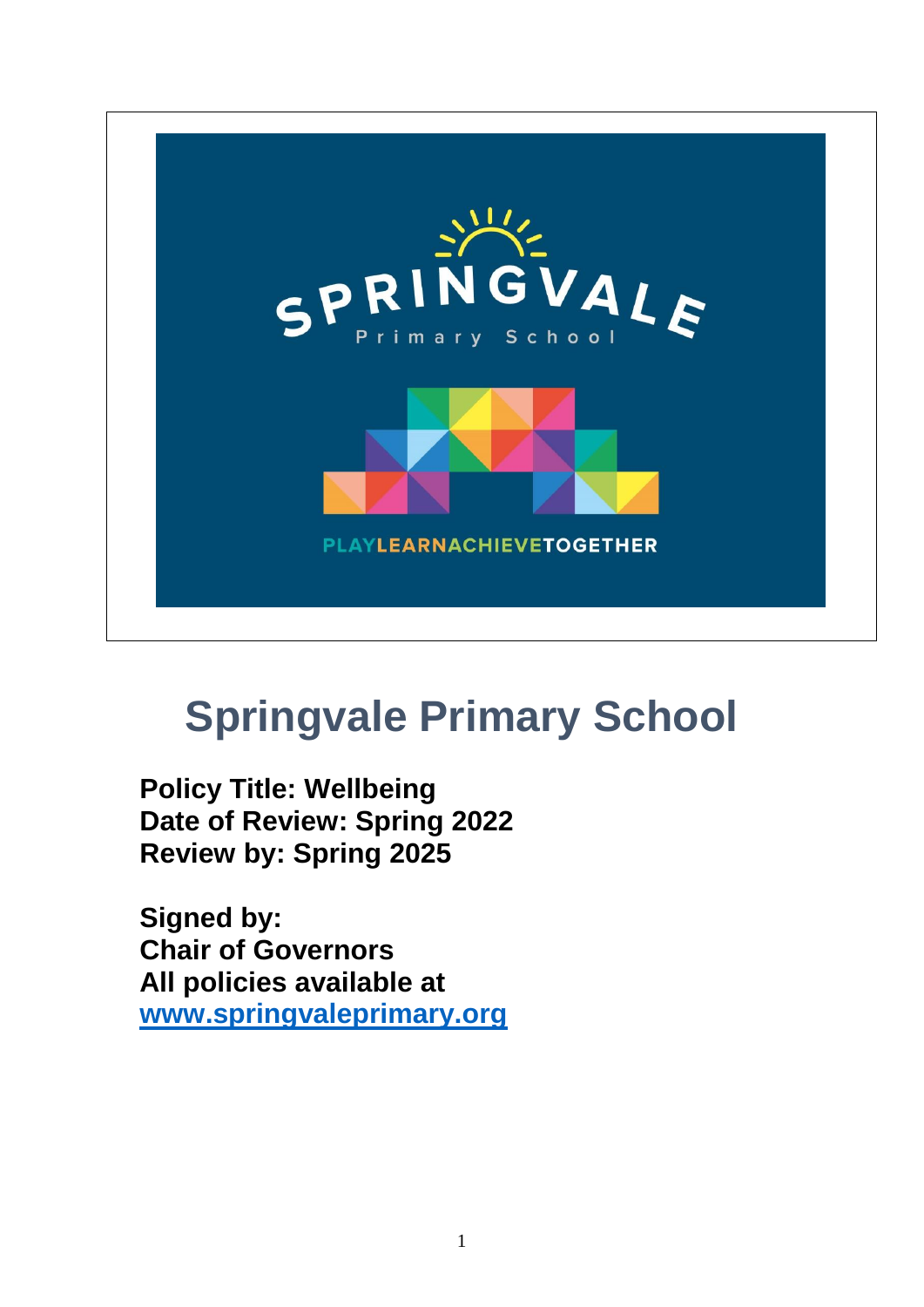# **SPRINGVALE PRIMARY SCHOOL**



# **A.Introduction**

This policy was created after a period of consultation with relevant stakeholders within school. It has been formally adopted by governors and reflects our approach at Springvale Primary School.

## **B.Aims and Principles**

The policy is underpinned by the central aims of Springvale Primary and values held by the school community:

## **C.Aims of the school**

- Springvale is committed to promoting high standards of academic achievement for all learners in all subjects.
- As a school we will continue to develop and instil key life skills and values in our pupils.
- We will encourage positive relationships and communications between home, our community and the wider world.

In particular, Springvale School has an inclusive approach to our provision. Our aim is always to involve all our children and stakeholders in all areas of the curriculum and school life. In accordance with our **Disability Equality Scheme** we recognise that this may mean making special adaptations or arrangements from time to time for children with specific disabilities. We welcome the involvement of disabled adults in all areas of school life.

## **D.Background Information**

Springvale Primary School is a caring and open school, where parents, children, staff and the wider school community all know that their views and needs will be listened to, in both education and personal areas.

## **E.What is Wellbeing?**

- Wellbeing, or PHSE (Personal, Social and Health Education) as it is known in some schools, is learning about who we are, how to keep safe and how to do the best for ourselves and others
- It is about recognition and reward for doing our best
- It is recognising our important role in society and in our school
- It is about making right choices in our lives.

We believe that it is through the provision of a modern and comprehensive wellbeing curriculum, both discretely and via other curriculum areas, that our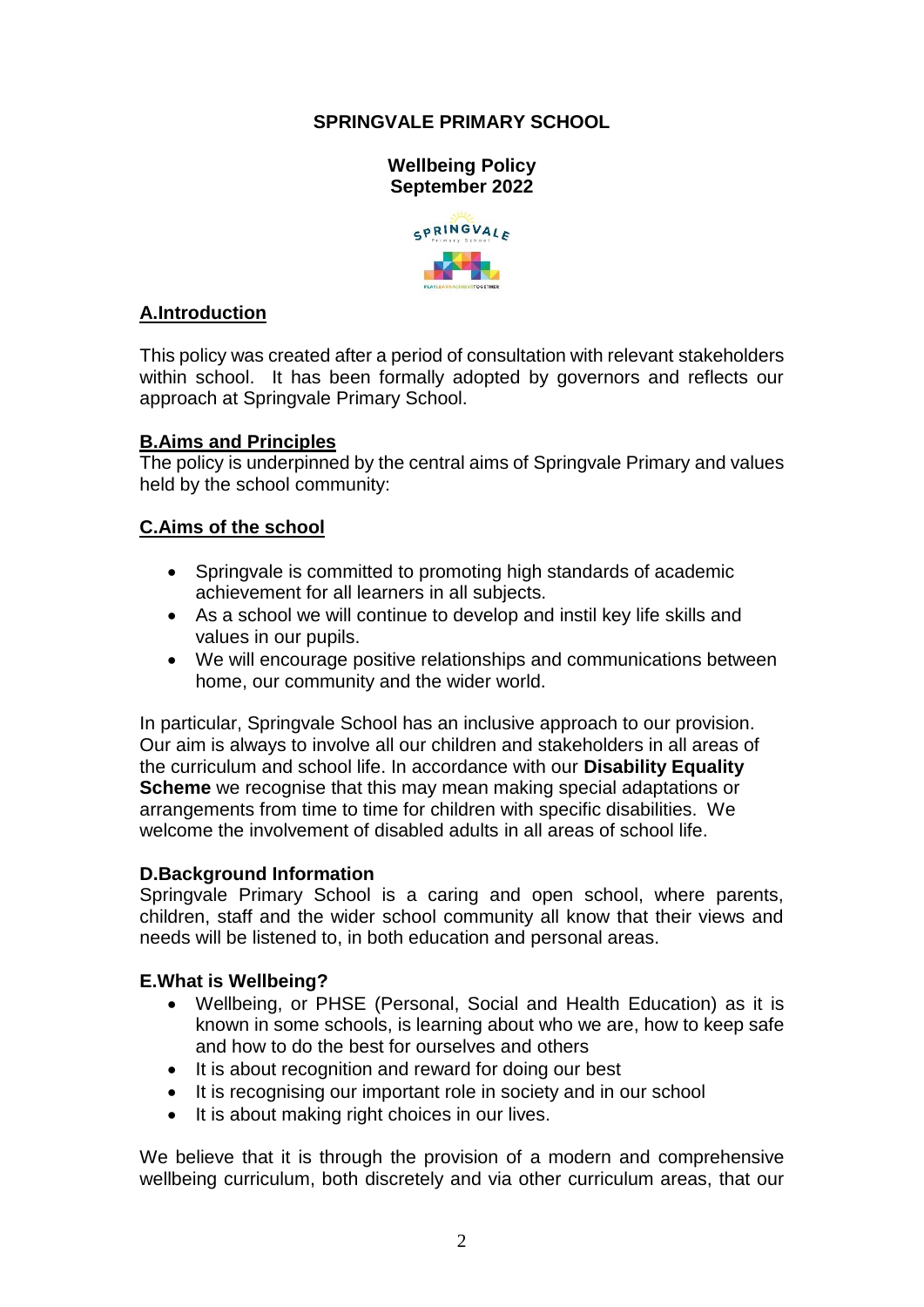children will be enabled to become healthy, independent and responsible members of society.

# **F.Aims**

Wellbeing is an ideal vehicle for focussing on the ethos of our school, as reflected in our main aims. We will continue to develop and instil key life skills and values in our pupils by:

- Increasing confidence, a sense of responsibility and independence.
- Promoting a respect for themselves and others.
- Valuing the contributions of all.
- Ensuring children know how to keep themselves safe and where to go for support.
- Developing the concept of right and wrong thereby encouraging the highest possible standards of behaviour.
- Using and applying academic and social skills in a range of situations.

We will encourage positive relationships and communications between home, our community and the wider world through:

- Nurturing and encouraging personal aspirations.
- Recognising that everyone can make a difference in the world.
- Celebrating similarities and differences amongst us.
- Ensuring that we are all working to a common goal.
- Understanding that education is a three way process between child, home and school.
- Being an accessible and welcoming community learning resource.
- Having respect for and understanding of others' beliefs and ways of life.

# **G.Principles of the teaching of and learning of wellbeing**

The objectives of WELLBEING reflect the objectives and values of our school, namely:

- We wish the children in our school to be recognised for their kindness, responsibility and independence.
- They should be part of a community in which children, staff and parents work together.
- Staff and Governors are regularly trained on aspects of safeguarding children.

# **H.Strategies for the Teaching of wellbeing**

- In Foundation Stage, we plan from the 'Personal, Social and Emotional Development' area of the Early Years Foundation Stage. We plan carefully for play opportunities in order to develop children's skills and attitudes.
- Class teachers throughout school are responsible for the delivery of wellbeing learning and they are guided and supported by the wellbeing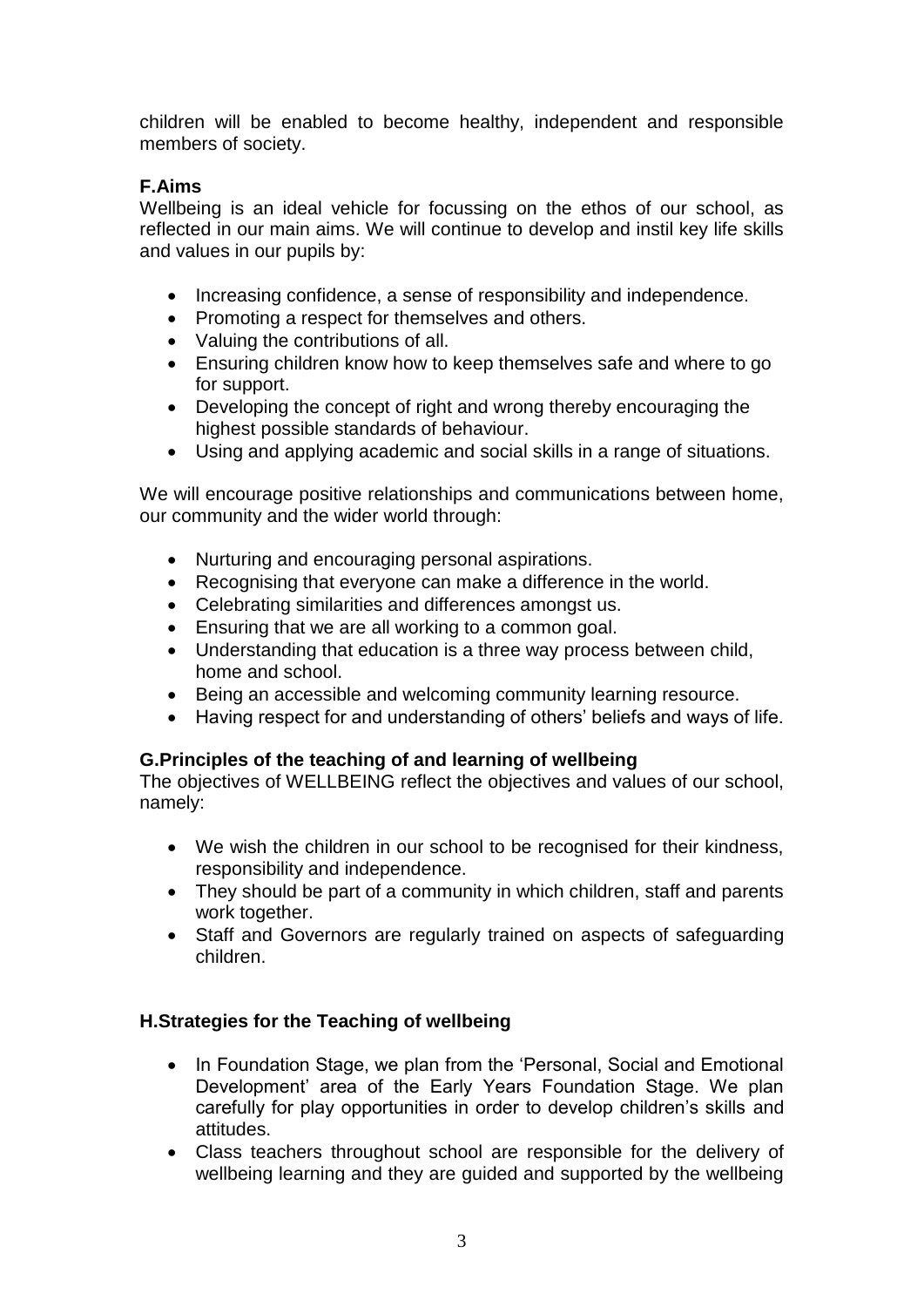leader Mrs Wildsmith. It is taught both discretely and within other curricular areas. Various schemes including *Circle Time, Social Stories, Time to Talk and Philosophy 4 Education* may be accessed by teachers and used with children.

- In addition to specific lessons, issues are discussed regularly in class council meetings, circle times, assemblies and informal discussions.
- The children are encouraged to take part in a range of activities that promote active citizenship e.g. charity fundraising, planning school special events and interacting with the elderly and the wider local community at Christmas and Harvest time etc.
- The school deploys an experienced and qualified wellbeing TA (Mrs Kent who is present every day) and childrens' counsellor (Val Cortese who visits regularly and who can be called on when required.)
- Children have the opportunity to hear visiting speakers, e.g. health workers, police, theatre groups, local clergy etc. whom we invite into school to talk about their role in creating a positive and supportive community.
- Any sensitive issues (including Sexual Relationships Education or links to sensitive world news) will be taught only after discussion/communication with parents- see the SRE policy on our school website for full details.
- The school currently uses the One Decision learning programme for our wellbeing delivery from F1 to Y6.

## **I.Strategies for Supporting Pupils Development of Wellbeing in School**

There are several pathways available for children who need support:

- A constant focus on positive recognition and reward through whole school systems including a weekly wellbeing theme that is shared with parents/carers, staff and pupils.
- A classroom problem can be solved via circle time or class council.
- Children know that all staff within school are approachable and will listen.
- Our Pastoral Lead, Mrs Amanda Kent is available for children and parents who require one to one support.

## **J.The Role of the Welling Leader**

The wellbeing co-ordinator role has been allocated a specific member of staff who has the following responsibilities.

To:-

- Liaise with other members of staff
- Arrange training support for teaching and non-teaching staff
- Liaise with other agencies
- Ensure continuity, progression and appropriateness
- Gather, organise and disseminate information and resources.
- Actively promote principles of safety, health and wellbeing and friendship within school.